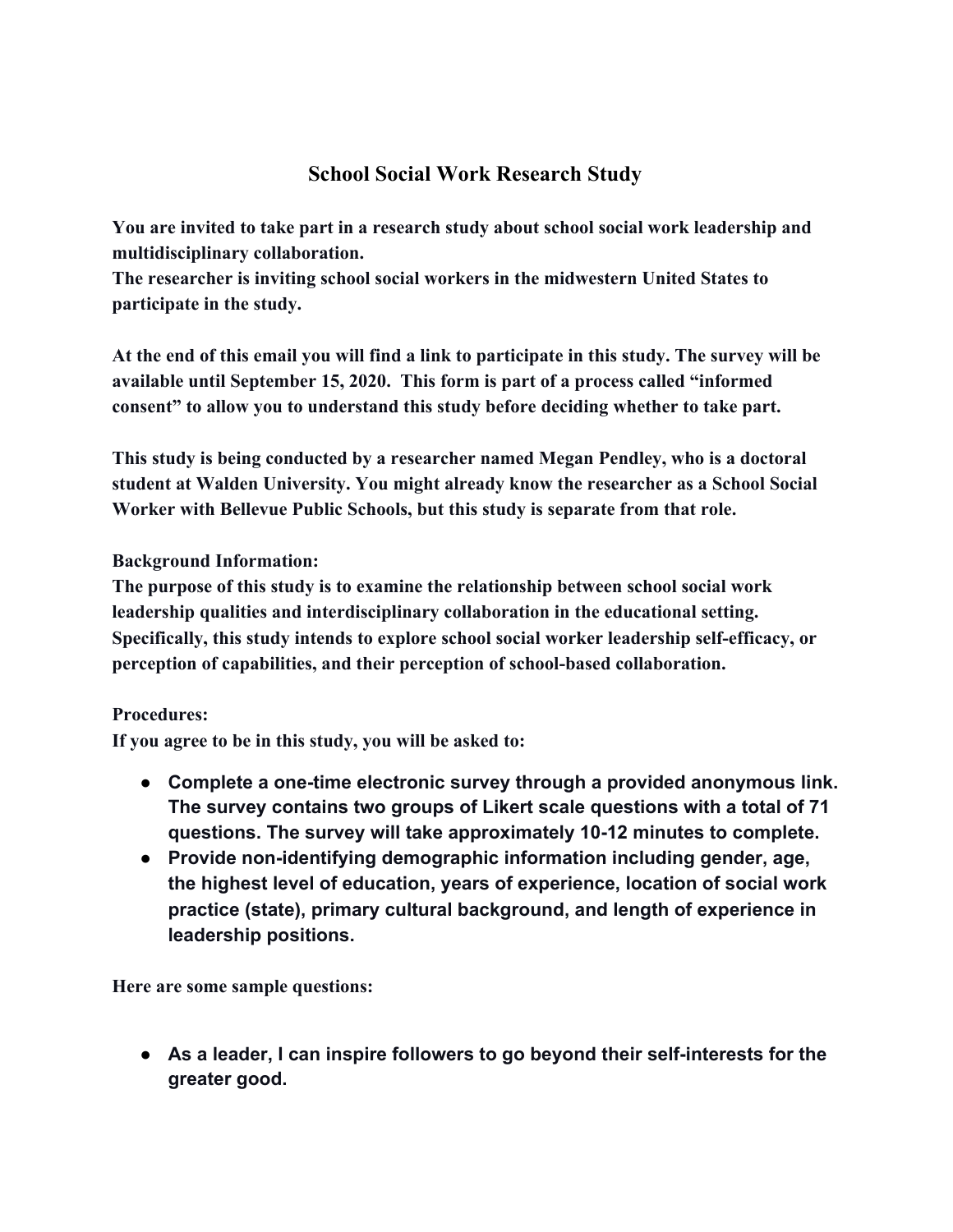- **● As a leader, I can motivate myself to perform at levels that inspire others to excellence.**
- **● I utilize other (non-social work) professionals for their particular expertise.**
- **● I view part of my professional role as supporting the role of others with whom I work.**

## **Voluntary Nature of the Study:**

**This study is voluntary. You are free to accept or turn down the invitation. There will be no consequences if you decide not to be in the study. If you decide to be in the study now, you can still change your mind later. You may stop at any time.**

**Risks and Benefits of Being in the Study:**

**There is minimal risk involved in this study, but there is the possibility of minor discomforts that can be encountered in daily life such as fatigue and stress. Being in this study would not pose a risk to your safety or wellbeing.**

**This study hopes to gain an understanding of the contributions of school social workers and highlight the significance of their knowledge and skillset that lend to leadership in schools. Furthermore, this research would contribute to informing school and community leaders regarding school social work practice and potential barriers to effective school-based interdisciplinary collaboration**

**This information may become valuable to supporting school social work practice, affirming that school social workers are essential to student success while recognizing their significant contributions made to the educational setting. It is the ultimate goal, however, to build on research to develop school-based collaborative care policies, systems, data-based decision-making protocols, and best practices.**

**Payment:**

**There is no payment for participation in this study.**

## **Privacy:**

**Reports coming out of this study will not share the identities of individual participants. Details that might identify participants, such as the location of the study, also will not be shared. Even the researcher will not know who you are. The researcher will not use your personal information for any purpose outside of this research project. Data will be kept secure in password-protected databases only accessible by the researcher. No identifying**